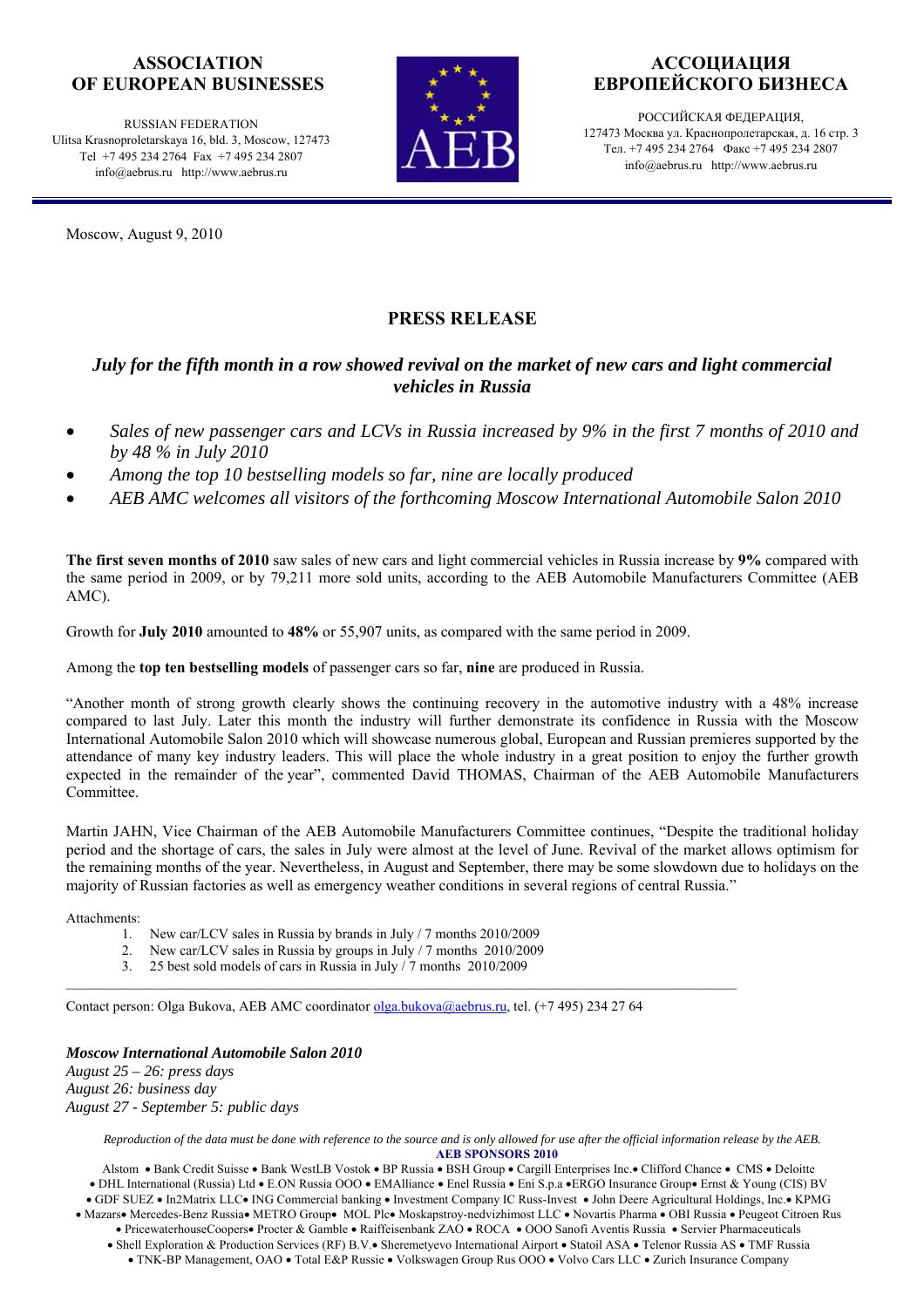| (data submitted by the AEB Automobile Manufacturers Committee; retail sales of imported and locally produced vehicles) |                               |                               |               |                      |                  |               |  |  |
|------------------------------------------------------------------------------------------------------------------------|-------------------------------|-------------------------------|---------------|----------------------|------------------|---------------|--|--|
| <b>BRANDS</b>                                                                                                          | January -<br><b>July 2010</b> | January -<br><b>July 2009</b> | $\frac{0}{0}$ | <b>July 2010</b>     | <b>July 2009</b> | $\frac{6}{9}$ |  |  |
| <b>LADA</b>                                                                                                            | 272599                        | 212296                        | 28%           | 51825                | 32426            | 60%           |  |  |
| <b>CHEVROLET</b>                                                                                                       | 61996                         | 67955                         | $-9%$         | 8986                 | 7798             | 15%           |  |  |
| $KIA*$                                                                                                                 | 56231                         | 35730                         | 57%           | 10502                | 5124             | 105%          |  |  |
| RENAULT*                                                                                                               | 50801                         | 43264                         | 17%           | 8574                 | 6654             | 29%           |  |  |
| HYUNDAI*                                                                                                               | 45750                         | 41706                         | 10%           | 7201                 | 4611             | 56%           |  |  |
| FORD*                                                                                                                  | 45578                         | 54390                         | $-16%$        | 6209                 | 5333             | 16%           |  |  |
| <b>DAEWOO</b>                                                                                                          | 39720                         | 31277                         | 27%           | 7404                 | 3635             | 104%          |  |  |
| TOYOTA*                                                                                                                | 39146                         | 43084                         | $-9%$         | 8251                 | 5069             | 63%           |  |  |
| $GAZ^*$                                                                                                                | 36588                         | 32574                         | 12%           | 6579                 | 5709             | 15%           |  |  |
| <b>NISSAN</b>                                                                                                          | 34365                         | 43169                         | $-20%$        | 7263                 | 3896             | 86%           |  |  |
| <b>VOLKSWAGEN</b>                                                                                                      | 27636                         | 24719                         | 12%           | 5102                 | 3252             | 57%           |  |  |
| SKODA*                                                                                                                 | 25862                         | 21444                         | 21%           | 4997                 | 2029             | 146%          |  |  |
| UAZ*                                                                                                                   | 22237                         | 15352                         | 45%           | 3551                 | 2101             | 69%           |  |  |
| MITSUBISHI*                                                                                                            | 18699                         | 23353                         | $-20%$        | 3795                 | 4010             | $-5%$         |  |  |
| PEUGEOT*                                                                                                               | 17652                         | 19294                         | $-9%$         | 4010                 | 2458             | 63%           |  |  |
| OPEL*                                                                                                                  | 16617                         | 25066                         | $-34%$        | 3403                 | 3243             | 5%            |  |  |
| <b>SUZUKI</b>                                                                                                          | 14428                         | 10700                         | 35%           | 2235                 | 2083             | 7%            |  |  |
| <b>HONDA</b>                                                                                                           | 11582                         | 16316                         | $-29%$        | 1596                 | 1471             | $8\%$         |  |  |
| <b>BMW</b>                                                                                                             | 11301                         | 9179                          | 23%           | 1583                 | 1350             | 17%           |  |  |
| $MAZDA*$                                                                                                               | 11140                         | 22399                         | $-50%$        | 2067                 | 1525             | 36%           |  |  |
| <b>AUDI</b>                                                                                                            | 11100                         | 8732                          | 27%           | 1630                 | 1328             | 23%           |  |  |
| FIAT*                                                                                                                  | 10448                         | 9007                          | 16%           | 1986                 | 1142             | 74%           |  |  |
| MERCEDES-BENZ                                                                                                          | 9523                          | 5973                          | 59%           | 1848                 | 856              | 116%          |  |  |
| <b>CHANCE</b>                                                                                                          | 9218                          | 1202                          | 667%          | 2015                 | 830              | 143%          |  |  |
| CITROEN*                                                                                                               | 7854                          | 7633                          | 3%            | 1512                 | 827              | 83%           |  |  |
| <b>SSANGYONG</b>                                                                                                       | 6260                          | 4666                          | 34%           | 1321                 | 948              | 39%           |  |  |
| <b>CHERY</b>                                                                                                           | 5600                          | 1949                          | 187%          | 1074                 | 239              | 349%          |  |  |
| TAGAZ* (sales for six months 2010)                                                                                     | 5265*                         | 1917                          |               | N/A                  | 424              |               |  |  |
| <b>LEXUS</b>                                                                                                           | 5191                          | 3801                          | 37%           | 981                  | 550              | 78%           |  |  |
| <b>SUBARU</b>                                                                                                          | 5094                          | 5422                          | $-6%$         | 857                  | 703              | 22%           |  |  |
| <b>VOLVO</b>                                                                                                           | 4994                          | 4498                          | 11%           | 849                  | 400              | 112%          |  |  |
| <b>LAND ROVER</b>                                                                                                      | 4851                          | 5470                          | $-11%$        | 905                  | 573              | 58%           |  |  |
| <b>LIFAN</b>                                                                                                           | 3155                          | 1741                          | 81%           | 894                  | 357              | 150%          |  |  |
| VOLKSWAGEN vans*                                                                                                       | 2825                          | 3243                          | $-13%$        | 590                  | 350              | 69%           |  |  |
| <b>INFINITI</b>                                                                                                        | 2139                          | 3352                          | $-36%$        | 308                  | 290              | 6%            |  |  |
| VORTEX (sales for six months 2010)                                                                                     | 1580*                         | 3680                          |               | N/A                  | 1359             |               |  |  |
| <b>GREAT WALL*</b>                                                                                                     | 1472                          | 1701                          | $-13%$        | 331                  | 205              | 61%           |  |  |
| <b>GEELY</b>                                                                                                           | 1128                          | 5197                          | $-78%$        | 13                   | 987              | $-99%$        |  |  |
| MERCEDES-BENZ vans*                                                                                                    | 989                           | 825                           | 20%           | 166                  | 92               | 80%           |  |  |
| <b>PORSCHE</b>                                                                                                         | 824                           | 783                           | 5%            | 188                  | 158              | 19%           |  |  |
| $\overline{\text{IVECO}}^*$                                                                                            | 670                           | 262                           | 156%          | 76                   | $\overline{25}$  | 204%          |  |  |
| <b>SEAT</b>                                                                                                            | 575                           | 664                           | $-13%$        | 80                   | 42               | 90%           |  |  |
| <b>HUMMER</b>                                                                                                          | 532                           | 849                           | $-37%$        | 69                   | 96               | $-28%$        |  |  |
| <b>CADILLAC</b>                                                                                                        | 513                           | 1038                          | $-51%$        | 58                   | 111              | $-48%$        |  |  |
| <b>MINI</b>                                                                                                            | $\overline{505}$              | 359                           | 41%           | 80                   | 42               | 90%           |  |  |
| <b>JAGUAR</b>                                                                                                          | 482                           | 615                           | $-22%$        | 92                   | 58               | 59%           |  |  |
| <b>JEEP</b>                                                                                                            | 249                           | 278                           | $-10%$        | 47                   | 47               | $0\%$         |  |  |
|                                                                                                                        |                               |                               |               |                      |                  |               |  |  |
| $\overline{\text{S}}$ AAB                                                                                              | 187                           | 232                           | $-19%$        | 9<br>$\overline{27}$ | $\overline{27}$  | $-67%$        |  |  |
| ISUZU*                                                                                                                 | 136                           | 43                            | 216%          |                      | 5                | 440%          |  |  |
| <b>DODGE</b>                                                                                                           | 131                           | 314                           | $-58%$        | 10                   | 34               | $-71%$        |  |  |
| <b>CHRYSLER</b>                                                                                                        | 119                           | 168                           | $-29%$        | 12                   | $\overline{25}$  | $-52%$        |  |  |
| <b>BYD</b> (sales stopped)                                                                                             | 77                            | 867                           | $-91%$        | $\mathbf{0}$         | 59               |               |  |  |
| <b>ALFA ROMEO</b>                                                                                                      | 47                            | 73                            | $-36%$        | 10                   | 6                | 67%           |  |  |
| IZH (incl. VAZ 2104)* (sales temporarily<br>stopped)                                                                   | $27\,$                        | 4656                          | $-99%$        | $\overline{0}$       | 292              |               |  |  |
| <b>TOTAL</b>                                                                                                           | 963688                        | 884477                        | $9\%$         | 173171               | 117264           | 48%           |  |  |

### **NEW CAR AND LCV\* SALES IN RUSSIA BY BRANDS IN JULY 2010**

*Reproduction of the data must be done with reference to the source and is only allowed for use after the official information release by the AEB.* 

**AEB SPONSORS 2010** 

Alstom • Bank Credit Suisse • Bank WestLB Vostok • BP Russia • BSH Group • Cargill Enterprises Inc.• Clifford Chance • CMS • Deloitte • DHL International (Russia) Ltd • E.ON Russia OOO • EMAlliance • Enel Russia • Eni S.p.a •ERGO Insurance Group• Ernst & Young (CIS) BV • GDF SUEZ • In2Matrix LLC• ING Commercial banking • Investment Company IC Russ-Invest • John Deere Agricultural Holdings, Inc.• KPMG • Mazars• Mercedes-Benz Russia• METRO Group• MOL Plc• Moskapstroy-nedvizhimost LLC • Novartis Pharma • OBI Russia • Peugeot Citroen Rus • PricewaterhouseCoopers• Procter & Gamble • Raiffeisenbank ZAO • ROCA • OOO Sanofi Aventis Russia • Servier Pharmaceuticals • Shell Exploration & Production Services (RF) B.V.• Sheremetyevo International Airport • Statoil ASA • Telenor Russia AS • TMF Russia

• TNK-BP Management, OAO • Total E&P Russie • Volkswagen Group Rus OOO • Volvo Cars LLC • Zurich Insurance Company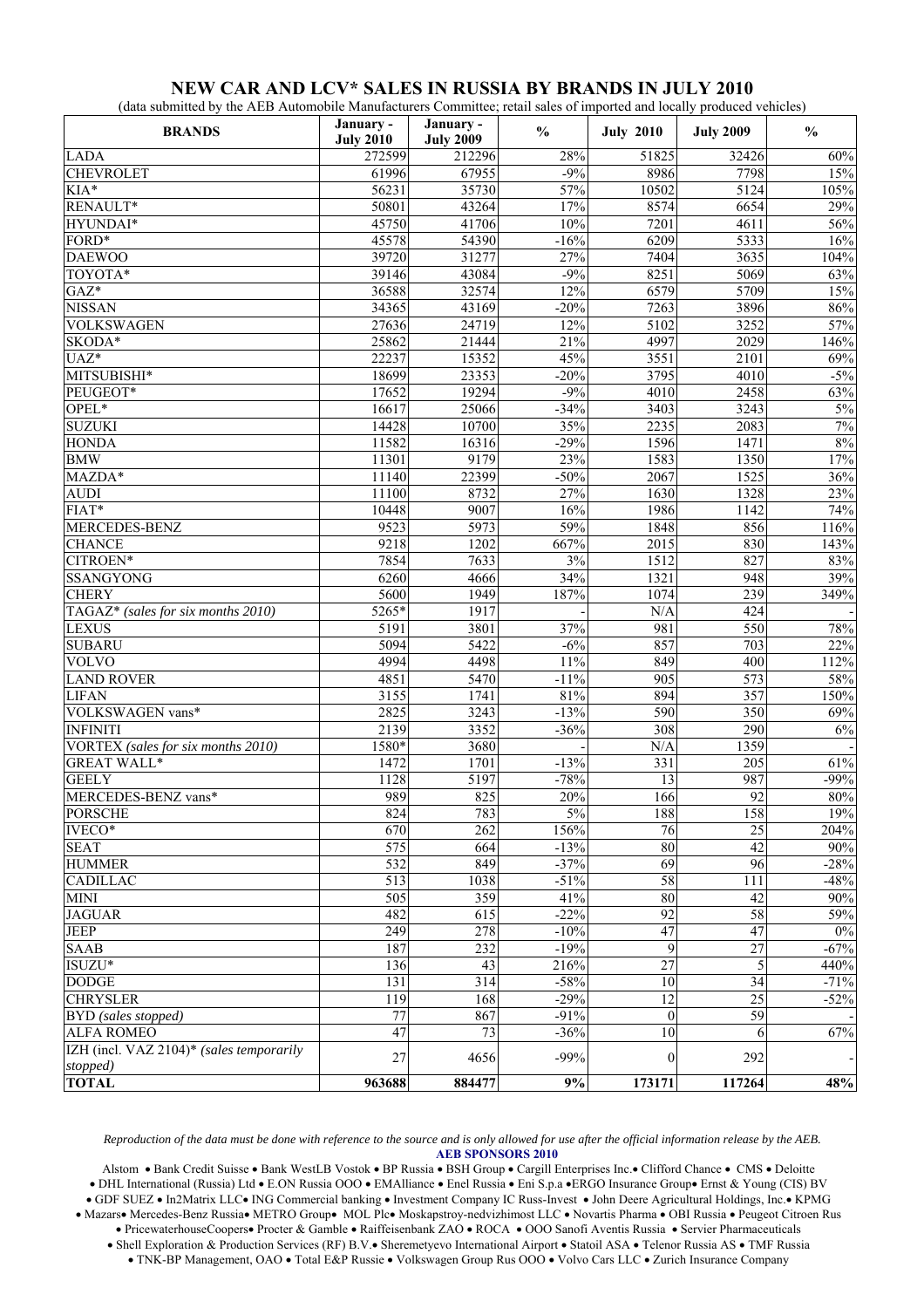*\*LCV sales are included into total brand's sales if exist in the product line of the brand (brands marked \*); reported separately for some brands. LCV<3,5t (with several exceptions reaching highest range of 6t). Some updates concerning LCV data may occur.* 

*\*\*CHANCE = cars produced at "ZAZ" CJCS (Zaporizhzhia Automobile Building Plant, Ukraine), from July 2009 distributed in Russia by QUEENGROUP.* 

*\*\*\*TAGAZ = cars and LCVs of TAGAZ brand produced at "TagAZ"LLC (Taganrog Automobile Plant, Russia). \*\*\*\*VORTEX = cars produced at "TagAZ" LLC (Taganrog Automobile Plant, Russia).* 

*\*\*\*\*\*IKCO sales stopped in 2009.* 

*\*\*\*\*\*\*LIFAN distributor in Russia changed in 2010.* 

### **NEW CAR AND LCV\* SALES IN RUSSIA BY GROUPS IN JULY 2010**

(data submitted by the AEB Automobile Manufacturers Committee; retail sales of imported and locally produced vehicles)

| <b>GROUPS</b>              | January -<br><b>July 2010</b> | January -<br><b>July 2009</b> | $\frac{0}{0}$ | <b>July 2010</b> | <b>July 2009</b> | $\frac{0}{0}$ |
|----------------------------|-------------------------------|-------------------------------|---------------|------------------|------------------|---------------|
| <b>AVTOVAZ</b>             | 272599                        | 212296                        | 28%           | 51825            | 32426            | 60%           |
| <b>GM Group</b>            | 79845                         | 95140                         | $-16%$        | 12525            | 11275            | 11%           |
| OPEL                       | 16617                         | 25066                         | $-34%$        | 3403             | 3243             | $5\%$         |
| <b>CHEVROLET</b>           | 61996                         | 67955                         | $-9%$         | 8986             | 7798             | 15%           |
| <b>CADILLAC</b>            | 513                           | 1038                          | $-51%$        | 58               | 111              | $-48%$        |
| <b>HUMMER</b>              | 532                           | 849                           | $-37%$        | 69               | 96               | $-28%$        |
| <b>SAAB</b>                | 187                           | 232                           | $-19%$        | 9                | $\overline{27}$  | $-67%$        |
| <b>VW Group</b>            | 67998                         | 58802                         | 16%           | 12399            | 7001             | 77%           |
| VOLKSWAGEN cars            | 27636                         | 24719                         | 12%           | 5102             | 3252             | 57%           |
| VOLKSWAGEN vans            | 2825                          | 3243                          | $-13%$        | 590              | 350              | 69%           |
| <b>AUDI</b>                | 11100                         | 8732                          | 27%           | 1630             | 1328             | 23%           |
| SEAT**                     | 575                           | 664                           | $-13%$        | 80               | $\overline{42}$  | $90\%$        |
| <b>SKODA</b>               | 25862                         | 21444                         | 21%           | 4997             | 2029             | 146%          |
| <b>KIA</b>                 | 56231                         | 35730                         | 57%           | 10502            | 5124             | <b>105%</b>   |
| <b>RENAULT</b>             | 50801                         | 43264                         | 17%           | 8574             | 6654             | 29%           |
| <b>FORD Group</b>          | 50572                         | 58888                         | $-14%$        | 7058             | 5733             | 23%           |
| <b>FORD</b>                | 45578                         | 54390                         | $-16%$        | 6209             | 5333             | 16%           |
| <b>VOLVO</b>               | 4994                          | 4498                          | 11%           | 849              | 400              | 112%          |
| <b>HYUNDAI</b>             | 45750                         | 41706                         | 10%           | 7201             | 4611             | 56%           |
| <b>TOYOTA Group</b>        | 44337                         | 46885                         | $-5%$         | 9232             | 5619             | 64%           |
| <b>TOYOTA</b>              | 39146                         | 43084                         | $-9%$         | 8251             | 5069             | 63%           |
| <b>LEXUS</b>               | 5191                          | 3801                          | 37%           | 981              | 550              | $78\%$        |
| <b>DAEWOO</b>              | 39720                         | 31277                         | 27%           | 7404             | 3635             | 104%          |
| <b>GAZ Group</b>           | 36588                         | 32574                         | 12%           | 6579             | 5709             | 15%           |
| GAZ cars                   | 1714                          | 4540                          | $-62%$        | 381              | 542              | $-30%$        |
| GAZ vans                   | 34874                         | 28034                         | 24%           | 6198             | 5167             | 20%           |
| <b>NISSAN Group</b>        | 36504                         | 46521                         | $-22%$        | 7571             | 4186             | 81%           |
| <b>NISSAN</b>              | 34365                         | 43169                         | $-20%$        | 7263             | 3896             | $86\%$        |
| <b>INFINITI</b>            | 2139                          | 3352                          | $-36%$        | 308              | 290              | $6\%$         |
| <b>PSA PEUGEOT CITROEN</b> | 25506                         | 26927                         | $-5%$         | 5522             | 3285             | 68%           |
| <b>PEUGEOT</b>             | 17652                         | 19294                         | $-9%$         | 4010             | 2458             | 63%           |
| <b>CITROEN</b>             | 7854                          | 7633                          | 3%            | 1512             | 827              | 83%           |
| <b>UAZ</b>                 | 22237                         | 15352                         | 45%           | 3551             | 2101             | 69%           |
| <b>MITSUBISHI</b>          | <b>18699</b>                  | 23353                         | $-20%$        | 3795             | 4010             | $-5%$         |
| <b>SUZUKI</b>              | 14428                         | 10700                         | 35%           | 2235             | 2083             | 7%            |
| <b>BMW Group</b>           | 11806                         | 9538                          | 24%           | 1663             | 1392             | 19%           |
| <b>BMW</b>                 | 11301                         | 9179                          | 23%           | 1583             | 1350             | 17%           |
| <b>MINI</b>                | 505                           | 359                           | 41%           | 80               | 42               | $90\%$        |
| <b>HONDA</b>               | 11582                         | 16316                         | $-29%$        | 1596             | 1471             | 8%            |
| <b>FIAT GROUP</b>          | 11165                         | 9342                          | 20%           | 2072             | <b>1173</b>      | 77%           |
| <b>FIAT</b>                | 10448                         | 9007                          | 16%           | 1986             | 1142             | 74%           |
| <b>ALFA ROMEO</b>          | 47                            | 73                            | $-36%$        | 10               | 6                | 67%           |
| <b>IVECO</b>               | 670                           | 262                           | 156%          | $\overline{76}$  | $\overline{25}$  | 204%          |
| <b>MAZDA</b>               | 11140                         | 22399                         | $-50%$        | 2067             | <b>1525</b>      | 36%           |
| <b>MERCEDES-BENZ</b>       | 10512                         | 6798                          | 55%           | 2014             | 948              | 112%          |
| MERCEDES-BENZ cars         | 9523                          | 5973                          | 59%           | 1848             | 856              | 116%          |
| MERCEDES-BENZ vans         | 989                           | 825                           | 20%           | 166              | 92               | 80%           |
| <b>CHANCE</b>              | 9218                          | <b>1202</b>                   | 667%          | 2015             | 830              | 143%          |
| <b>SSANGYONG</b>           | 6260                          | 4666                          | 34%           | 1321             | 948              | 39%           |
| <b>CHERY</b>               | 5600                          | <b>1949</b>                   | <b>187%</b>   | 1074             | 239              | 349%          |

*Reproduction of the data must be done with reference to the source and is only allowed for use after the official information release by the AEB.*  **AEB SPONSORS 2010** 

Alstom • Bank Credit Suisse • Bank WestLB Vostok • BP Russia • BSH Group • Cargill Enterprises Inc.• Clifford Chance • CMS • Deloitte • DHL International (Russia) Ltd • E.ON Russia OOO • EMAlliance • Enel Russia • Eni S.p.a •ERGO Insurance Group• Ernst & Young (CIS) BV • GDF SUEZ • In2Matrix LLC• ING Commercial banking • Investment Company IC Russ-Invest • John Deere Agricultural Holdings, Inc.• KPMG • Mazars• Mercedes-Benz Russia• METRO Group• MOL Plc• Moskapstroy-nedvizhimost LLC • Novartis Pharma • OBI Russia • Peugeot Citroen Rus • PricewaterhouseCoopers• Procter & Gamble • Raiffeisenbank ZAO • ROCA • OOO Sanofi Aventis Russia • Servier Pharmaceuticals • Shell Exploration & Production Services (RF) B.V.• Sheremetyevo International Airport • Statoil ASA • Telenor Russia AS • TMF Russia

• TNK-BP Management, OAO • Total E&P Russie • Volkswagen Group Rus OOO • Volvo Cars LLC • Zurich Insurance Company